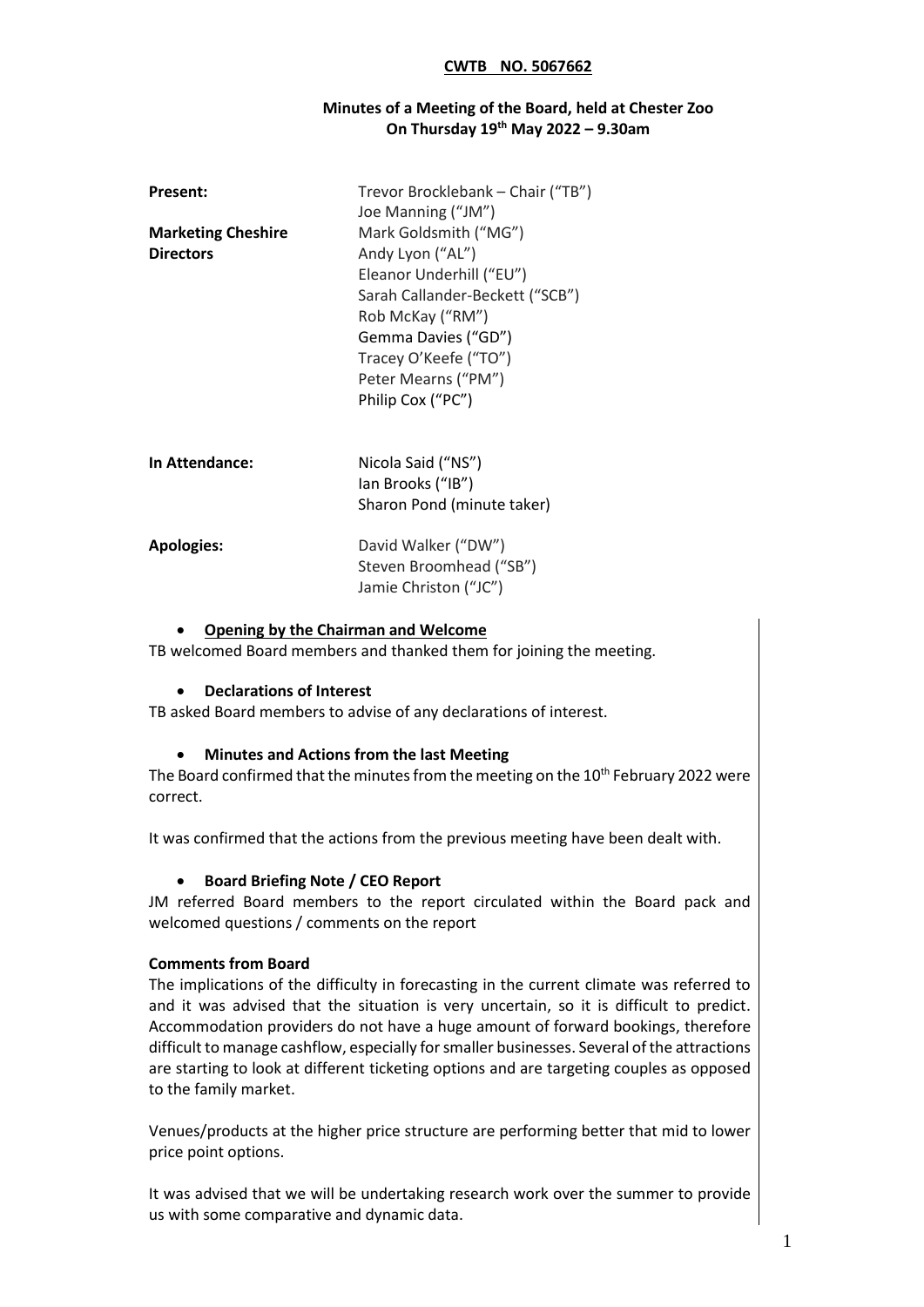With regard to international visitors, it was confirmed that we are working closely with Liverpool Airport looking at targeting markets that have the potential to bring the short break market to the area. NS also attended the launch of the new Lufthansa Frankfurt to Liverpool route, so we hope to work with the German travel trade to build up relationships with them. We continue to work with the England's Historic Cities Network building on our US connections.

We are also looking at partner organisations to work with us on increasing our international market.

The importance of attracting international conferences to Cheshire was highlighted as this provides the opportunity to showcase Cheshire to attendees as the place to locate their businesses. It was confirmed that we will be having discussions on how best to promote international conferences with our current budget constraints.

### • **Company Finances**

TB introduced IB to give an overview of the company finances.

IB referred Board members to the March Q4 YTD report included within the board pack advising that the operating result is slightly ahead of budget returning a small surplus primarily driven by funded project income. IB ran through the key elements of the report noting that the Audit Committee are comfortable with the cash position and reserves position.

One challenge we are presented with is the cashflow around the grant funded projects. We are working to resolve this but, in the meantime, the LEP are providing intercompany funding to MC on an informal level while we await reimbursement of the claims.

The Board thanked the MC team for their hard work and willingness to be flexible.

The Board approved the resolution to update the bank mandates to include, Trevor, David, Joe, Ian, Nicola and Jocelyn.

#### **Budget 2022/2023**

IB referred to the budget paper included within the board pack and advised the following

- It is still unknown whether we will receive any funding as a result of the DMO review.
- The budget predicts a year end deficit, and it is the intention to use part of the reserves to retain capacity within the business while a full review of both the LEP and MC is undertaken.

The Board approved the budget and the use of the surplus reserves on the understanding that the intent is to minimise the use of the reserves where possible, and to build back the level of reserves as soon as we are able to.

It was agreed that more time would be dedicated to reviewing the quarterly reforecasting at future board meetings.

## • **Any Other Business**

None